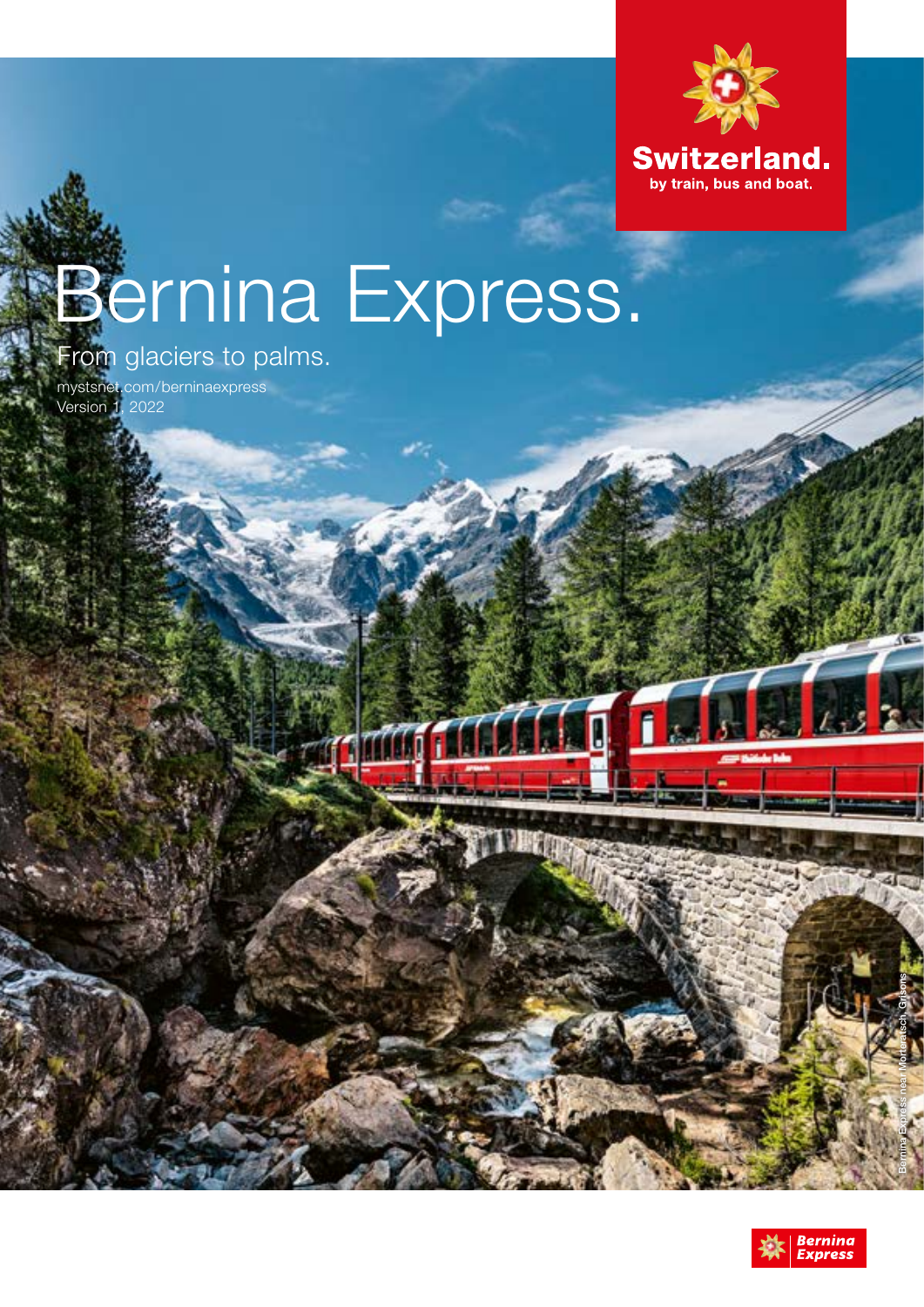## From snow-capped peaks to palm-tree paradise.

The Bernina Express is the most spectacular of all Alpine crossings. It seamlessly connects the cool north with the warm sunny south, effortlessly overcoming the steepest gradients. This is one of the most beautiful rail trips in the world.

Crossing the Alps in the Bernina Express is an unforgettable experience. From Chur, Switzerland's oldest town, the train passes through the dark Schinschlucht (Schin Canyon) and over the roughly 90-metre-high Solis Viaduct into the wild and romantic Albula Valley. Near Filisur, the train glides over the 65-metre-high Landwasser Viaduct – Hollywood-style.

Passing over masterpieces of engineering and through brilliantly constructed loop tunnels, the train now winds its way up to Engadine and onward the 2,253-metre-high Ospizio Bernina. By the time the first distant glaciers sparkle through the panoramic windows, few passengers remain in their seats. The train tackles the 70 permille gradient with ease – and without the help of cogwheel technology.

After that, the Bernina Express meanders down through the sun-drenched Val Poschiavo towards the Italian Valtellina region.



#### **History**

In the year 2000, large panoramic windows were first implemented on some trains. Only six years later, all trains operating on this spectacular route were fully equipped with panoramic coaches. Today, passengers enjoy air-conditioned comfort, generous elbowroom and a wonderful panoramic view of the scenic splendours along the way. Partly due to this development, the route is steadily gaining popularity: The volume of passengers has tripled since the launch of the new coaches. Other contributing factors are the inclusion of the Bernina and Albula lines among the UNESCO World Heritage Sites as well as the introduction of the Bernina Express Bus in 2010. Between February and end of November, this bus prolongs the delightful journey by a drive from Tirano along beautiful Lake Comersee to Lugano.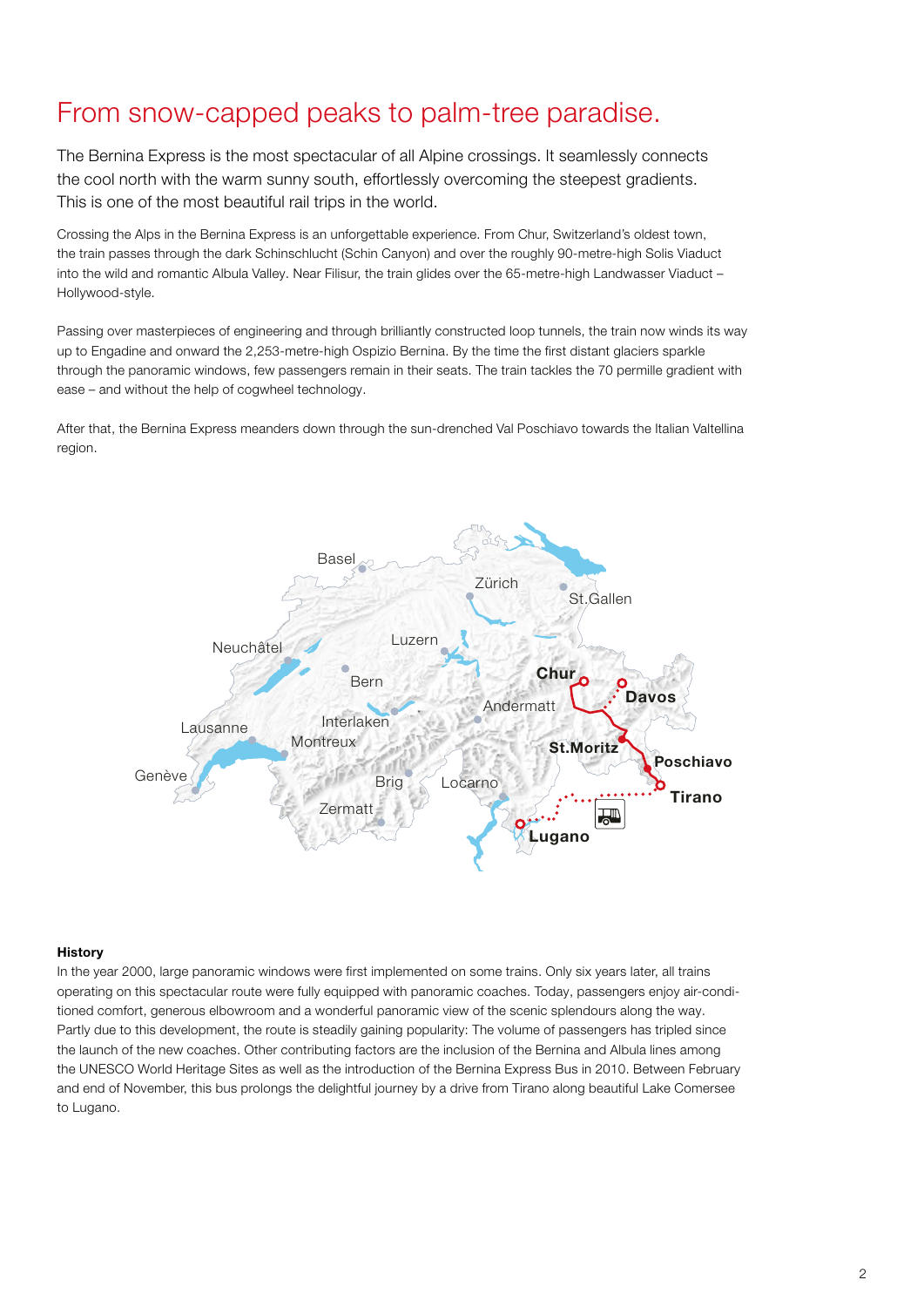# Route highlights.

En route from Chur to Tirano (Italy) the Bernina Express comprises the following highlights and excursion attractions:



### Domleschg Region.

The Domleschg is a region renowned for its countless castles, due mainly to its strategic position on the route to three main Alpine passes – the Splügen, San Bernadino and Julier. Fortresses were built to control this ancient route, making the Domleschg one of the regions in Europe richest in castles. The largest is Schloss Ortenstein, which is located on a 120-metre rock overhang high above Tomils.

#### Solis Viaduct.

In ancient Roman times, according to legend, Saint George escaped his pursuers by making a mighty leap over the Albula River on horseback. The modern form of gorge-crossing is also mighty in its own way. The Solis Viaduct, built in 1902, rises to 89 metres and spans 42 metres – making it not only the highest bridge of the Rhaetian Railway but also the widest span of any along the Albula line.





#### Landwasser Viaduct.

The 65-metre-high Landwasser Viaduct, coming into view shortly before the village Filisur, is the most spectacular bridge construction on the Albula Line between Thusis and St. Moritz. The viaduct built of natural stone has a length of 142 metres and leads in a bold curve over the rugged (untamed/untouched) Landwasser Valley – and straight into a tunnel.

#### Loop tunnels between Bergün and Preda.

The direct distance between Bergün and Preda is only six kilometres. But the Rhaetian Railway has to travel more than twice that distance to make the maximum gradient climb of 3.5 percent between the two. To cover the 418-metre difference in altitude, trains have to pass through five loop tunnels, cross four valleys and negotiate many smaller tunnels, viaducts and dams.





## Montebello Curve and Morteratsch Glacier.

After Morteratsch, the Bernina Express passes the Montebello Curve – and reveals a magnificent view of the Bernina massif and the Morteratsch Glacier. This third-largest glacier in the Eastern Alps lies in the upper section of the Morteratsch Valley. The highest peak in the Eastern Alps – the 4,049-metre Piz Bernina – sets the scene to perfection.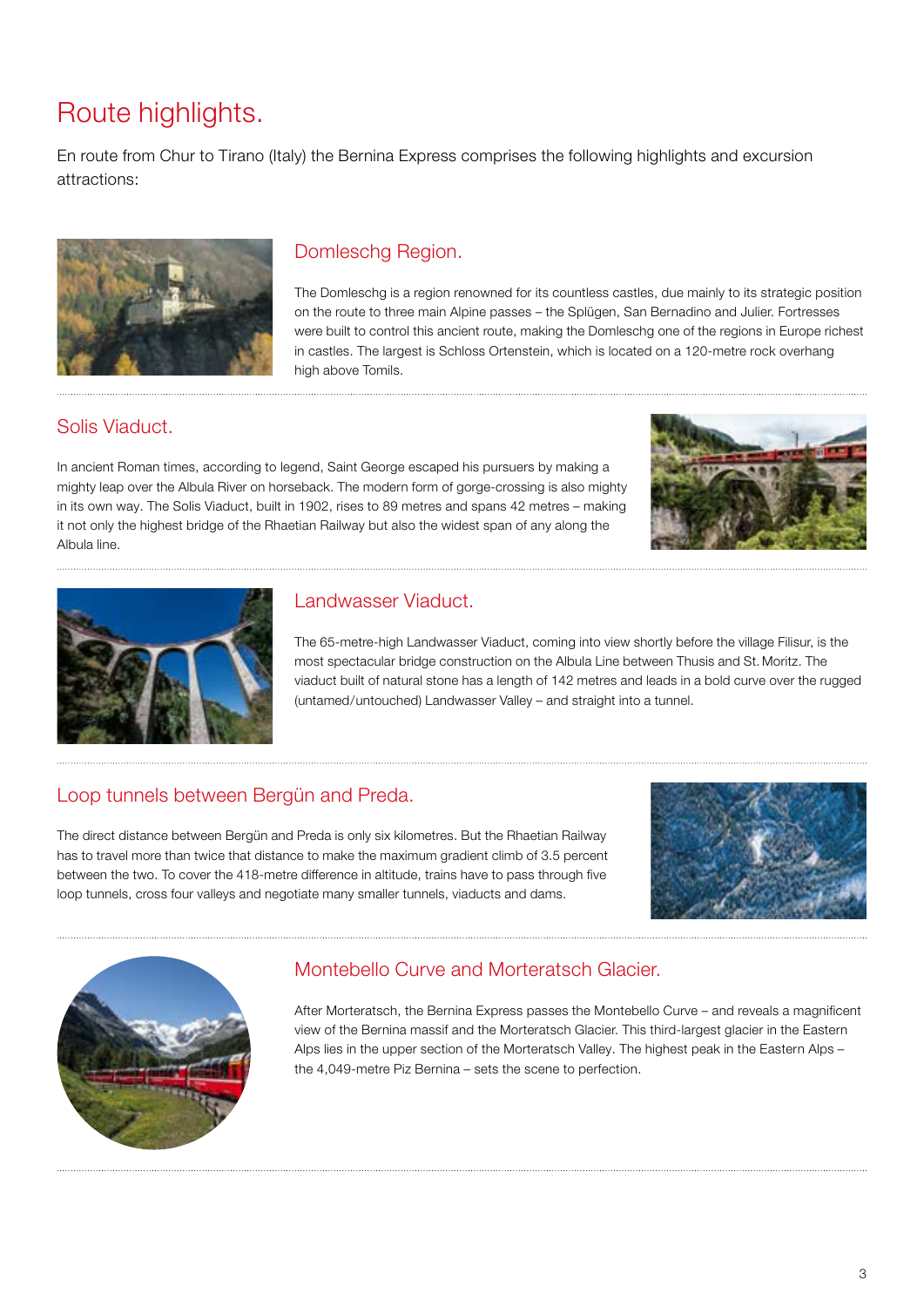

## Bernina Hospice.

The Bernina Pass is just one of the many highlights of a trip on the Bernina Express – and at 2,253 metres it is the highest-altitude station on the Rhaetian Railway network. Before reaching the Ospizio Bernina the train passes the three small lakes Lej Pitschen, Lej Nair and Lago Bianco marking the watershed between the Black Sea and the Adriatic.

#### Alp Grüm.

On Alp Grüm you'll probably find the only restaurant along the route accessible solely by train. Its sun terrace offers fine views of the rugged Bernina massif, the eternal ice of the Palü Glacier and the sunny Val Poschiavo extending into Italy. Just after the train departs, Lake Poschiavo and the distant Bergamo Alps come into view.





#### A memorable souvenir photo.

At the new photo spot on Alp Grüm, guests are now welcome to take unforgettable photos of themselves and their loved ones. Two UNESCO steles instruct visitors about the UNESCO World Heritage Site of the Rhaetian Railways.

#### Poschiavo.

Poschiavo is a perfect place to linger: enjoy a leisurely stroll and some of the delicious regional specialities. The historic centre of the idyllic village with its inviting piazza and the local museums offer fascinating insights into the history of the valley. Also highly recommended: the colourful "Spaniard's quarter" originally built by emigrants.





#### Lake Poschiavo.

In Val Poschiavo – one of the most remote regions of Switzerland – the Bernina Express runs in close proximity to the waters of Lake Poschiavo. This natural lake was formed by a prehistoric landslide, but a man-made water catchment at the southern serves to regulate the outflow. Today, the two small communities of Le Prese and Miralago are popular vacation destinations.

#### Brusio Circular Viaduct.

No other landmark along the Bernina line is as striking as the Brusio Circular Viaduct. From below Brusio, the Bernina Express overcomes an entire altitude level by means of two loops each of 100 meters in diameter each. The open stretch across the viaduct allows passengers to appreciate fully this remarkable feat of railway engineering.

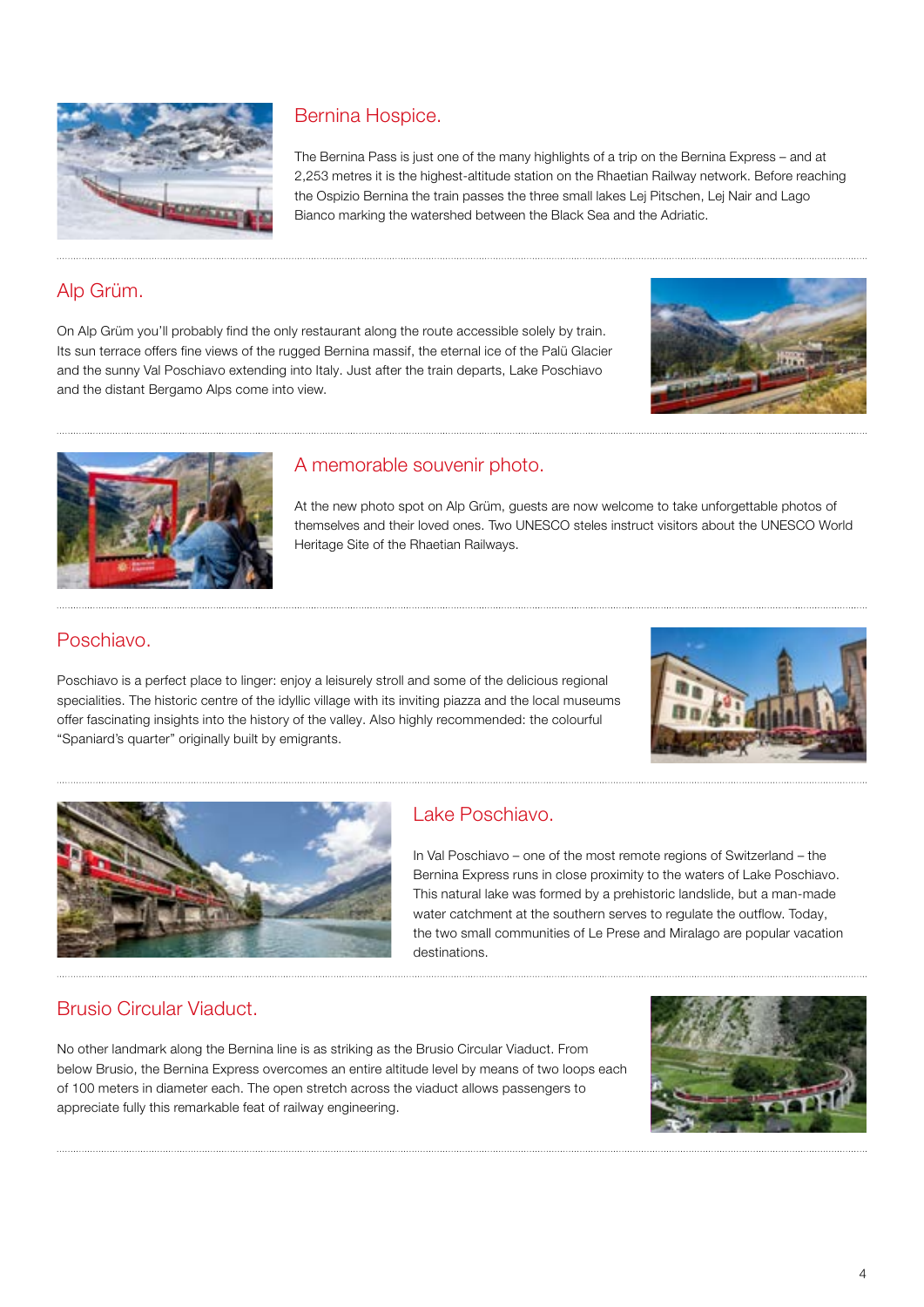

#### Tirano.

Tirano lies in the upper Valtellina at the entrance to the Val Poschiavo. The tiny town in the Italian province of Sondrio is renowned for its impressive 16th century Church of the Madonna. This is where the train line terminates, and where in summer passengers change to the Bernina Express Bus to continue their journey to Lugano back in Switzerland.

#### Bernina Express Bus.

Between March and November, guests can prolong their Bernina Express experience by a bit – on the red Bernina Express Bus waiting in Tirano. The route passes through the Valtellina with its Mediterranean-style climate via Sondrio and Morbegno to palm-lined Lake Como. Then, the journey continues to Lake Lugano and eventually back to Switzerland. Last stop is Lugano, the cultural centre of the Canton of Ticino.





#### Lake Como.

Idyllic Lake Como is where many celebrities (among them Brad Pitt) own a vacation residence. In summer Bernina Express Bus passengers too can discover the delights of picturesque promenades, spacious parks and tranquil fishing villages, extending along the western shore as far as Menaggio with its Piazza Garibaldi. From here the bus heads back to Switzerland.

#### Lake Lugano.

Lake Lugano lies at Ticino's southernmost point and extends into Italy. The lake is surrounded by several mountains, including Monte Generoso, Monte Brè and Lugano's "home" mountain, Monte San Salvatore. A leisurely lake cruise is the perfect way to explore this diverse region. The Società Navigazione del Lago di Lugano operates a fleet of 10 motor vessels.





#### Catering service to the seat.

Guests on the panoramic train are in for a treat. Each passenger is offered an exclusive Bernina Express ice tea as well as delicious chocolate hearts in a Bernina Express box at the seat. On its journey from the rugged hights of the Bernina massif down to the Italian town of Tirano, the Bernina Express runs through the sun-kissed Valposchiavo. There, in the lush meadows around Le Prese, grow the tasty organic herbs that lend the exclusive herbal ice tea its unique taste. Lindt treats guests to a sweet temptation. Chocolate hearts are gift-packed in an exclusive box shaped like a Bernina Express coach.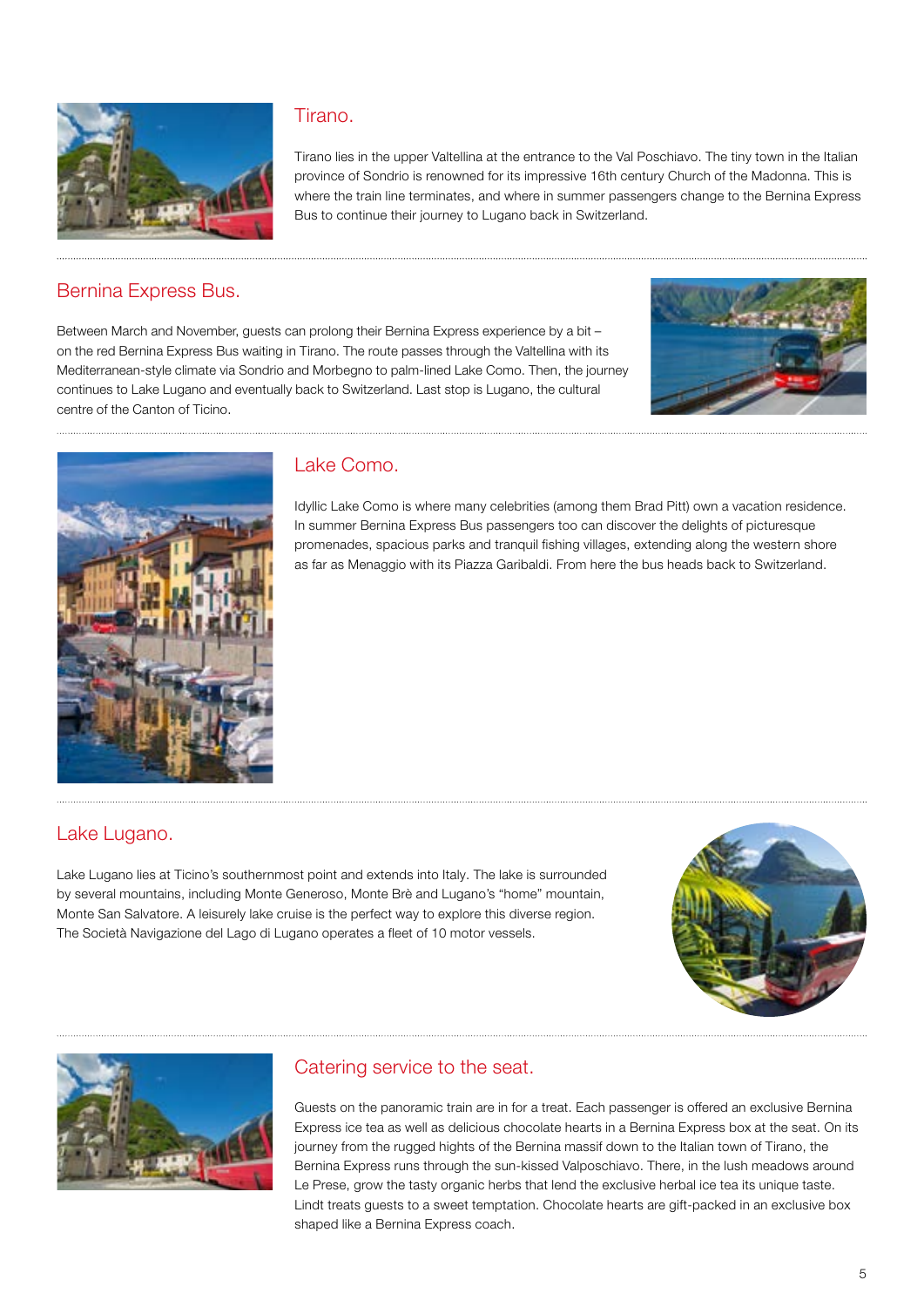# Facts and Figures.

| Route                      | Bernina Express Train:<br>- Chur-Tirano and vice versa (daily)<br>St. Moritz-Tirano and vice versa (May to October)<br>Tirano-Chur and vice versa (May to October)                                                                                                                                                                                                                                                                                                                                                                                                                                                                                                                                                                                                                                                                                                                                                                                                             |
|----------------------------|--------------------------------------------------------------------------------------------------------------------------------------------------------------------------------------------------------------------------------------------------------------------------------------------------------------------------------------------------------------------------------------------------------------------------------------------------------------------------------------------------------------------------------------------------------------------------------------------------------------------------------------------------------------------------------------------------------------------------------------------------------------------------------------------------------------------------------------------------------------------------------------------------------------------------------------------------------------------------------|
|                            | Bernina Express Bus (March to October):<br>- Tirano-Lugano vice versa                                                                                                                                                                                                                                                                                                                                                                                                                                                                                                                                                                                                                                                                                                                                                                                                                                                                                                          |
| Offer                      | • Panorama railcars 1st and 2nd class<br>Info $T(r)$ ainmet system: a personal, digital travel companion with audio guide and interactive route<br>map. The app can be used free of charge with one's private mobile device (i.e. smartphone,<br>tablet). It is available in 6 languages: GE, EN, FR, IT, JP, CN.<br>• Good-to-know audio information in English, German and Italian between Tirano<br>and St. Moritz. Between St. Moritz and Chur in English and Germany only<br><b>Bernina Express travel guide at your seat</b><br>• Onboard library in 1st class<br><b>Bernina Express souvenir certificate, obtainable from the railway stations</b><br>of Chur, St. Moritz or Tirano on presentation of ticket<br><b>- Bernina Express Souvenir Shop</b><br>• Handicapped-accessible toilets and wheelchair seating<br>$\blacksquare$ Free WiFi available<br><b>Bernina Express-Box filled with Lindt chocolate hearts</b><br>. Tea with organic herbs from Valposchiavo |
| <b>Eating and drinking</b> | • On Bernina Express, the minibar serves regional snacks, refreshing drinks and hot coffee directly<br>at the seat<br>The train has no dining car. During lunchtime in Poschiavo, Le Prese or in Tirano (Italy) many<br>restaurants are on offer                                                                                                                                                                                                                                                                                                                                                                                                                                                                                                                                                                                                                                                                                                                               |



#### Grand Train Tour of Switzerland.

The Bernina Express is part of the Grand Train Tour of Switzerland. This unique route merges the most delightful panoramic lines of Switzerland into one comprehensive experience. The journey leads through charming Swiss cities and Alpine resorts as well as past impressive sights and landmarks. Numerous mountain excursions are perfect companions for the Grand Train Tour of Switzerland. [GrandTrainTour.com](http://GrandTrainTour.com)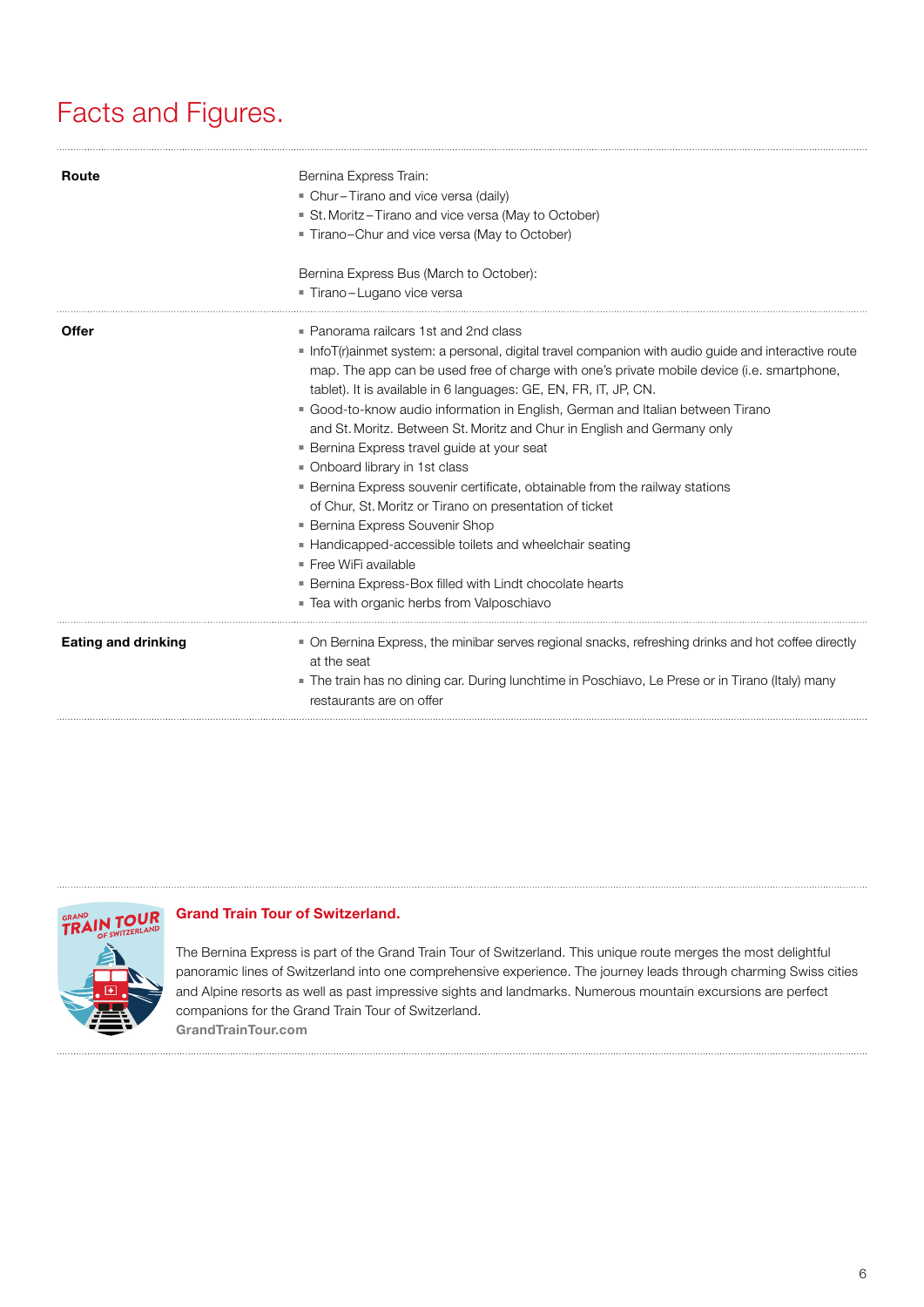#### Timetable Timetable winter season (12 Dec 2021–13 May 2022 and 31 Oct–10 Dec 2022)

| Chur/St. Moritz-Tirano-Lugano |     |       | Lugano-Tirano-St. Moritz/Chur |                        |     |           |       |  |
|-------------------------------|-----|-------|-------------------------------|------------------------|-----|-----------|-------|--|
| Train                         |     | 951   | $975^{1}$                     | Bus 5950 <sup>2)</sup> |     |           |       |  |
| Chur                          | dp  | 08.32 |                               | Lugano                 | dp  |           | 10.00 |  |
| St. Moritz                    | dp  |       | 16.14                         | Tirano                 | arr |           | 13.00 |  |
| Tirano                        | arr | 12.49 | 18.39                         | Train                  |     | $972^{1}$ | 952   |  |
| Bus 5951 <sup>2)</sup>        |     |       |                               | Tirano                 | dp  | 10.06     | 14.24 |  |
| Tirano                        | dp  | 14.20 |                               | St. Moritz             | dp  | 12.35     |       |  |
| Lugano                        | arr | 17.30 |                               | Chur                   | arr |           | 18.20 |  |
|                               |     |       |                               |                        |     |           |       |  |

| Lugano-Tirano-St. Moritz/Chur |     |           |       |  |  |  |  |
|-------------------------------|-----|-----------|-------|--|--|--|--|
| Bus 5950 <sup>2)</sup>        |     |           |       |  |  |  |  |
| Lugano                        | dp  |           | 10.00 |  |  |  |  |
| Tirano                        | arr |           | 13.00 |  |  |  |  |
| Train                         |     | $972^{1}$ | 952   |  |  |  |  |
| Tirano                        | dp  | 10.06     | 14.24 |  |  |  |  |
| St. Moritz                    | dp  | 12.35     |       |  |  |  |  |
| Chur                          | arr |           | 18.20 |  |  |  |  |
|                               |     |           |       |  |  |  |  |

#### Timetable summer season (14 May–30 Oct 2022)

#### Chur/St. Moritz–Tirano–Lugano Lugano–Tirano–St. Moritz/Chur

| <b>Train</b>           |     | 971   | 951   | 973           | 955   | 975   | Bus 5950 <sup>2)</sup> |     |            |       |       |       |      |
|------------------------|-----|-------|-------|---------------|-------|-------|------------------------|-----|------------|-------|-------|-------|------|
| Chur                   | dp  |       | 08.32 |               | 13.33 |       | Lugano                 | dp  |            |       | 10.00 |       |      |
| St. Moritz             | dp  | 09.17 |       | 13.17         |       | 16.14 | Tirano                 | arr |            |       | 13.00 |       |      |
| Tirano                 | arr | 11.32 |       | 12.49   15.31 | 17.59 | 18.39 | Train                  |     | 950        | 972   | 974   | 952   | 976  |
| Bus 5951 <sup>2)</sup> |     |       |       |               |       |       | Tirano                 | dp  | 08.06      | 10.06 | 13.17 | 14.24 | 16.1 |
| Tirano                 | dp  |       |       | 14.20         |       |       | St.Moritz              | arr |            | 12.35 | 15.45 |       | 18.3 |
| Lugano                 | arr |       |       | 17 30         |       |       | Chur                   |     | arr 112.39 |       |       | 18.20 |      |

| Train                  |     | 971   | 951           | 973   | 955   | 975   | Bus 5950 <sup>2)</sup> |     |       |       |       |       |       |
|------------------------|-----|-------|---------------|-------|-------|-------|------------------------|-----|-------|-------|-------|-------|-------|
| Chur                   | dp  |       | 08.32         |       | 13.33 |       | Lugano                 | dp  |       |       | 10.00 |       |       |
| St. Moritz             | dp  | 09.17 |               | 13.17 |       | 16.14 | Tirano                 | arr |       |       | 13.00 |       |       |
| Tirano                 | arr | 11.32 | $12.49$ 15.31 |       | 17.59 | 18.39 | Train                  |     | 950   | 972   | 974   | 952   | 976   |
| Bus 5951 <sup>2)</sup> |     |       |               |       |       |       | Tirano                 | dp  | 08.06 | 10.06 | 13.17 | 14.24 | 16.06 |
| Tirano                 | dp  |       |               | 14.20 |       |       | St.Moritz              | arr |       | 12.35 | 15.45 |       | 18.25 |
| Lugano                 | arr |       |               | 17.30 |       |       | Chur                   | arr | 12.39 |       |       | 18.20 |       |

1) 26 Dec 2021–02 Jan 2022, 15 Apr–13 May 2022, 07 Dec–10 Dec 2022

2) Fridays to Saturdays: 04 Mar–26 Mar 2022, Thursdays to Sundays: 31 Mar–24 Apr 2022 and 03 Nov–27 Nov 2022, daily: 28 Apr– 30 Oct 2022

| <b>Travel duration</b>          | $\blacksquare$ Chur – Tirano 4 h 13 min<br>$\blacksquare$ St. Moritz – Tirano 2 h 30 min<br>Bus Tirano – Lugano 3 h 10 min                                                                                                                                                                                                                                                                               |
|---------------------------------|----------------------------------------------------------------------------------------------------------------------------------------------------------------------------------------------------------------------------------------------------------------------------------------------------------------------------------------------------------------------------------------------------------|
| Route length                    | • Chur-Tirano: 144 kilometres/89.5 miles<br>■ St. Moritz-Tirano: 61 kilometres/38 miles                                                                                                                                                                                                                                                                                                                  |
| Route stops                     | <b>E</b> Chur-Tiefencastel-Filisur-Bergün-Alp Grüm-Poschiavo-Le Prese-Tirano-Lugano<br><b>St. Moritz</b> -Pontresina-Alp Grüm-Poschiavo-Le Prese- <b>Tirano-Lugano</b>                                                                                                                                                                                                                                   |
|                                 | The Bernina Express reservation supplement applies to the entire itinerary, regardless of which<br>part(s) of the route is or are actually travelled. A separate seat reservation is also required for<br>the Bernina Express Bus.                                                                                                                                                                       |
| Seat reservation and surcharges | <b>Surcharge (mandatory)</b><br>Surcharge Bernina Express:<br>Summer season, 01 Jun-30 Sept 2022: CHF 26<br>Shoulder season, 01 Mar-31 May 2022/01 Oct-31 Oct 2022: CHF 24<br>Winter season, 12 Dec 2021-28 Feb 2022: CHF 10/01 Nov-10 Dec 2022: CHF 20<br>Surcharge Bernina Express Bus:<br>Summer season, 01 Jun-30 Sep 2022: CHF 16<br>Shoulder season, 04 Mar-31 May 2022/01 Oct-30 Oct 2022: CHF 14 |
|                                 | Winter season, 03-27 Nov 2022: CHF 10                                                                                                                                                                                                                                                                                                                                                                    |